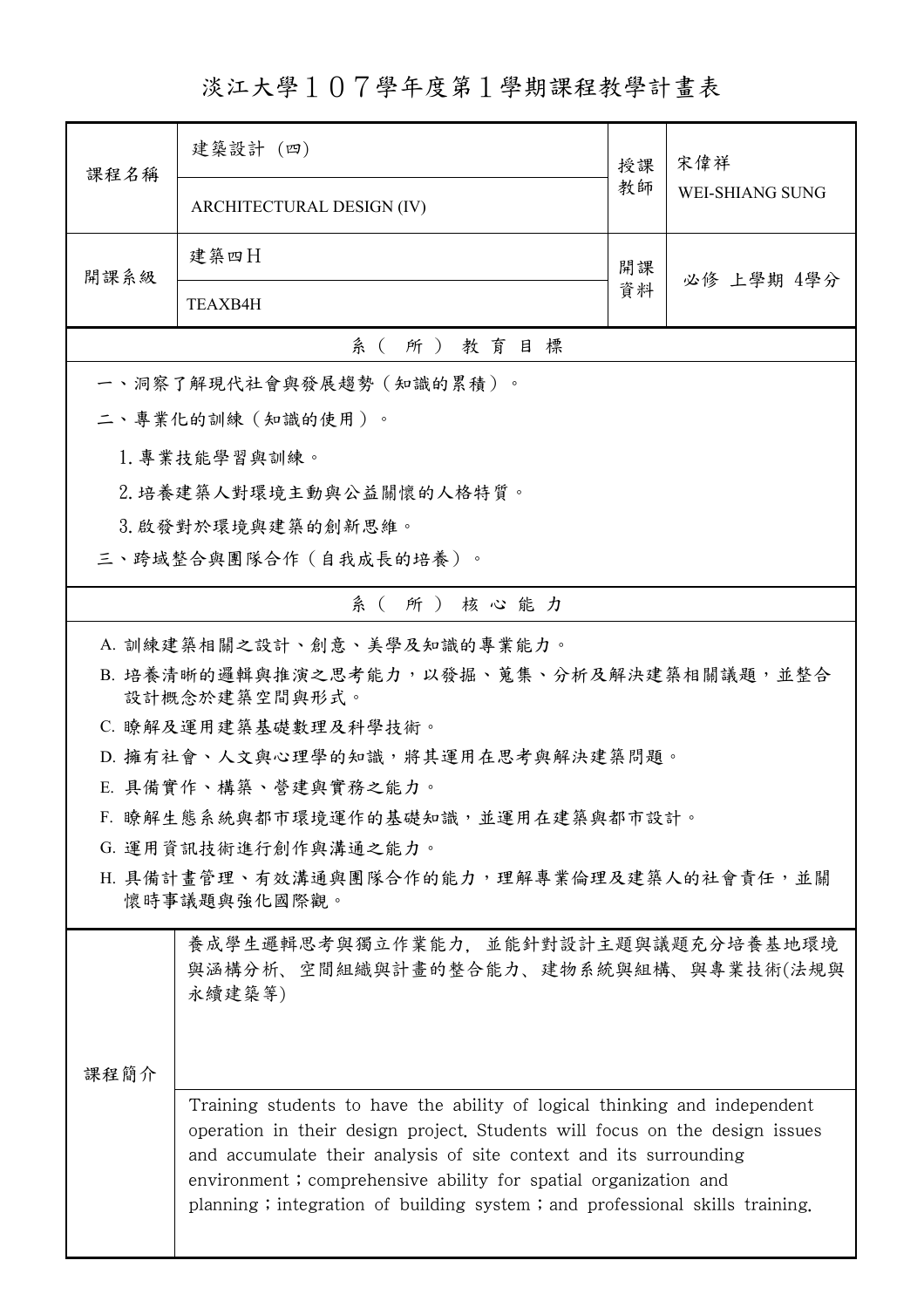本課程教學目標與目標層級、系(所)核心能力相關性 一、目標層級(選填): (一)「認知」(Cognitive 簡稱C)領域:C1 記憶、C2 瞭解、C3 應用、C4 分析、 C5 評鑑、C6 創造 (二)「技能」(Psychomotor 簡稱P)領域:P1 模仿、P2 機械反應、P3 獨立操作、 P4 聯結操作、P5 自動化、P6 創作 (三)「情意」(Affective 簡稱A)領域:A1 接受、A2 反應、A3 重視、A4 組織、 A5 內化、A6 實踐 二、教學目標與「目標層級」、「系(所)核心能力」之相關性:

 (一)請先將課程教學目標分別對應前述之「認知」、「技能」與「情意」的各目標層級, 惟單項教學目標僅能對應C、P、A其中一項。

 (二)若對應「目標層級」有1~6之多項時,僅填列最高層級即可(例如:認知「目標層級」 對應為C3、C5、C6項時,只需填列C6即可,技能與情意目標層級亦同)。

 (三)再依據所訂各項教學目標分別對應其「系(所)核心能力」。單項教學目標若對應 「系(所)核心能力」有多項時,則可填列多項「系(所)核心能力」。

(例如:「系(所)核心能力」可對應A、AD、BEF時,則均填列。)

| 序              |                                                                                                                                     | 教學目標(英文)                                                                                                                                                                                                                                                                                                                                                                                                             | 相關性  |                 |  |  |
|----------------|-------------------------------------------------------------------------------------------------------------------------------------|----------------------------------------------------------------------------------------------------------------------------------------------------------------------------------------------------------------------------------------------------------------------------------------------------------------------------------------------------------------------------------------------------------------------|------|-----------------|--|--|
| 號              | 教學目標(中文)                                                                                                                            |                                                                                                                                                                                                                                                                                                                                                                                                                      | 目標層級 | 系(所)核心能力        |  |  |
| $\mathbf{1}$   | 專業化的訓練 (知識的使用)。<br>1.專業技能學習與訓練。<br>2.培養建築人對環境主動與公益關<br>懷的人格特質。<br>3.啟發對於環境與建築的創新思<br>維。 三、跨域整合與團隊合<br>作 (自我成長的培養)                   | Through the design training<br>process, this studio addresses<br>the interrelated<br>environmental, behavioral, and<br>cultural issues that underlie<br>the organization of built form.<br>The student of this studio is<br>called upon to direct<br>sensitivity, imagination, and<br>intellect to the physical<br>significance of these<br>fundamental issues in<br>designing a coherent<br>environment for people. | C6   | <b>ABCDEFGH</b> |  |  |
| $\overline{2}$ | 有別於二年級的建築設計訓練,三<br>年級強調如何將建築設計的創意透<br>過思考邏輯、表現方式、專業知識<br>與技術予以整合並徹底實踐, 因<br>此、本學期的設計訓練有兩大重<br>點:(a) 培養同學邏輯思考的習慣<br>(b) 累積建築專業的基本知識。 | Training students to have the<br>ability of logical thinking and<br>independent operation in their<br>design project. Students will<br>focus on the design issues<br>and accumulate their analysis<br>of site context and its<br>surrounding<br>environment; comprehensive<br>ability for spatial organization<br>and planning; integration of<br>building system; and<br>professional skills training.              | A6   | <b>ABCDEFGH</b> |  |  |
|                | 教學目標之教學方法與評量方法                                                                                                                      |                                                                                                                                                                                                                                                                                                                                                                                                                      |      |                 |  |  |
| 序<br>號         | 教學目標                                                                                                                                | 教學方法                                                                                                                                                                                                                                                                                                                                                                                                                 | 評量方法 |                 |  |  |
|                |                                                                                                                                     |                                                                                                                                                                                                                                                                                                                                                                                                                      |      |                 |  |  |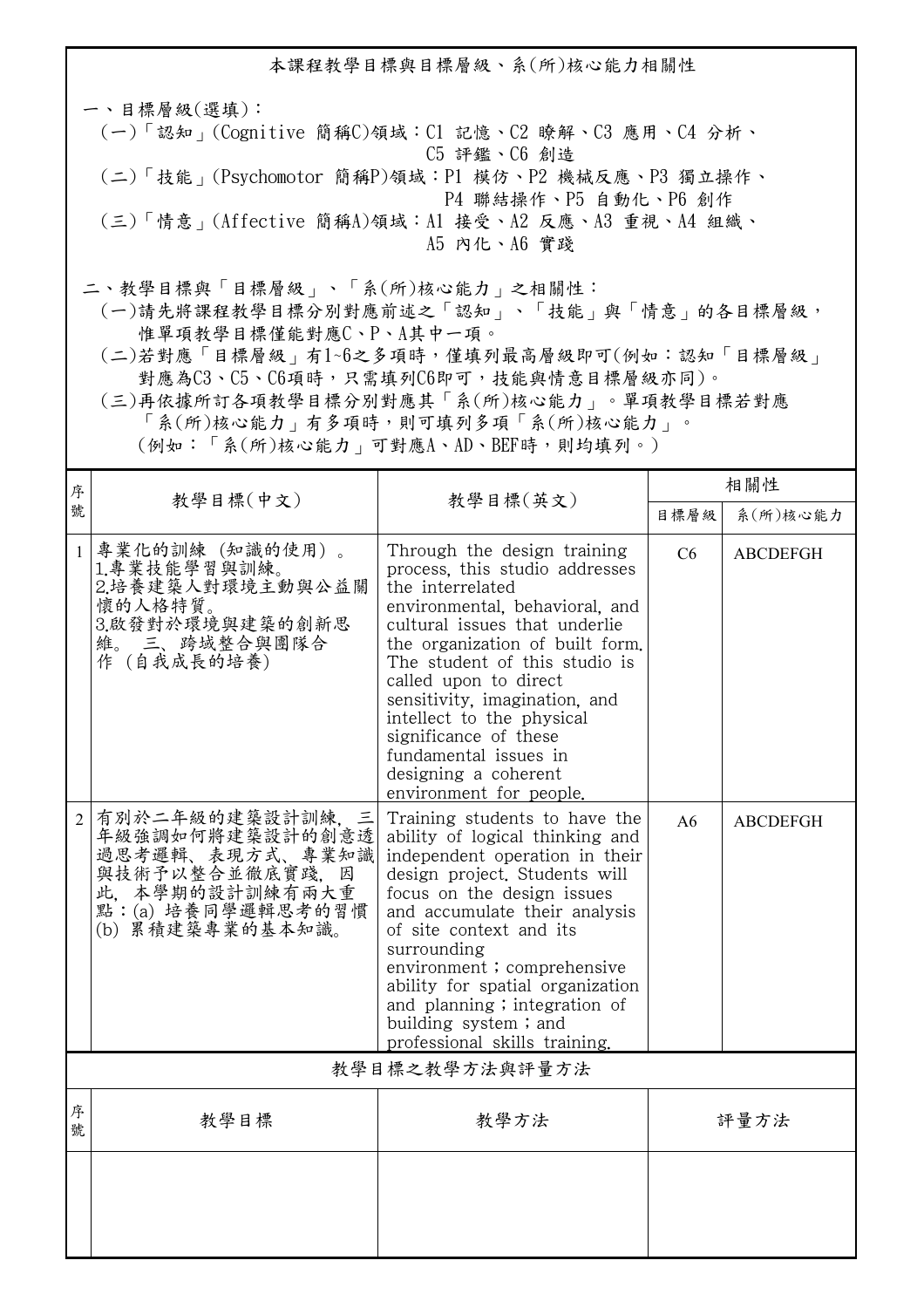|                                                                                                                                     | 專業化的訓練(知識的使用)。<br>1.專業技能學習與訓練。<br>2.培養建築人對環境主動與公益關<br>懷的人格特質。<br>3.啟發對於環境與建築的創新思<br>維。 三、跨域整合與團隊合<br>作(自我成長的培養 |                  |                                 |                                              |  |           | 討論、實作、參訪、問題解決        | 實作、報告、上課表現 |  |
|-------------------------------------------------------------------------------------------------------------------------------------|----------------------------------------------------------------------------------------------------------------|------------------|---------------------------------|----------------------------------------------|--|-----------|----------------------|------------|--|
| 有別於二年級的建築設計訓練,三<br>年級強調如何將建築設計的創意透<br>過思考邏輯、表現方式、專業知識<br>與技術予以整合並徹底實踐, 因<br>此、本學期的設計訓練有兩大重<br>點:(a) 培養同學邏輯思考的習慣<br>(b) 累積建築專業的基本知識。 |                                                                                                                |                  |                                 |                                              |  | 作、參訪、問題解決 | 講述、討論、賞析、模擬、實        | 實作、報告、上課表現 |  |
|                                                                                                                                     |                                                                                                                |                  |                                 |                                              |  |           | 本課程之設計與教學已融入本校校級基本素養 |            |  |
|                                                                                                                                     |                                                                                                                | 淡江大學校級基本素養       |                                 | 內涵說明                                         |  |           |                      |            |  |
|                                                                                                                                     | 全球視野<br>$\left\langle \ \right\rangle$                                                                         |                  |                                 | 培養認識國際社會變遷的能力,以更寬廣的視野了解全球化<br>的發展。           |  |           |                      |            |  |
|                                                                                                                                     | 資訊運用                                                                                                           |                  |                                 | 熟悉資訊科技的發展與使用,並能收集、分析和妥適運用資<br>訊。             |  |           |                      |            |  |
|                                                                                                                                     | 洞悉未來<br>$\langle \ \rangle$                                                                                    |                  |                                 | 瞭解自我發展、社會脈動和科技發展,以期具備建構未來願<br>景的能力。          |  |           |                      |            |  |
|                                                                                                                                     | 品德倫理                                                                                                           |                  |                                 | 了解為人處事之道,實踐同理心和關懷萬物,反省道德原則<br>的建構並解決道德爭議的難題。 |  |           |                      |            |  |
| 獨立思考<br>$\langle \rangle$                                                                                                           |                                                                                                                |                  |                                 | 鼓勵主動觀察和發掘問題,並培養邏輯推理與批判的思考能<br>力。             |  |           |                      |            |  |
| 樂活健康<br>$\langle \rangle$                                                                                                           |                                                                                                                |                  |                                 | 注重身心靈和環境的和諧,建立正向健康的生活型態。                     |  |           |                      |            |  |
| 團隊合作                                                                                                                                |                                                                                                                |                  |                                 | 體察人我差異和增進溝通方法,培養資源整合與互相合作共<br>同學習解決問題的能力。    |  |           |                      |            |  |
| 美學涵養                                                                                                                                |                                                                                                                |                  | 培養對美的事物之易感性,提升美學鑑賞、表達及創作能<br>力。 |                                              |  |           |                      |            |  |
| 授課進度表                                                                                                                               |                                                                                                                |                  |                                 |                                              |  |           |                      |            |  |
| 週<br>次                                                                                                                              | 日期起訖                                                                                                           |                  |                                 | 內 容 (Subject/Topics)                         |  |           |                      | 備註         |  |
| 1                                                                                                                                   | $107/09/10$ ~<br>設計題一發題,基地參訪。小組分組,個別授課討論<br>107/09/16                                                          |                  |                                 |                                              |  |           |                      |            |  |
| $\overline{c}$                                                                                                                      | $107/09/17$ ~<br>小組分組、個別授課討論<br>107/09/23                                                                      |                  |                                 |                                              |  |           |                      |            |  |
| 3                                                                                                                                   | $107/09/24$ ~<br>老師演講。小組分組、個別授課討論<br>107/09/30                                                                 |                  |                                 |                                              |  |           |                      |            |  |
| $\overline{4}$                                                                                                                      | $107/10/01$ ~<br>小組分組、個別授課討論<br>107/10/07                                                                      |                  |                                 |                                              |  |           |                      |            |  |
| 5                                                                                                                                   | $107/10/08$ ~<br>小組分組、個別授課討論<br>107/10/14                                                                      |                  |                                 |                                              |  |           |                      |            |  |
| 6                                                                                                                                   | $107/10/15$ ~<br>107/10/21                                                                                     | 交換評圖。小組分組,個別授課討論 |                                 |                                              |  |           |                      |            |  |
| 7                                                                                                                                   | $107/10/22$ ~<br>107/10/28                                                                                     | 交換評圖。小組分組,個別授課討論 |                                 |                                              |  |           |                      |            |  |